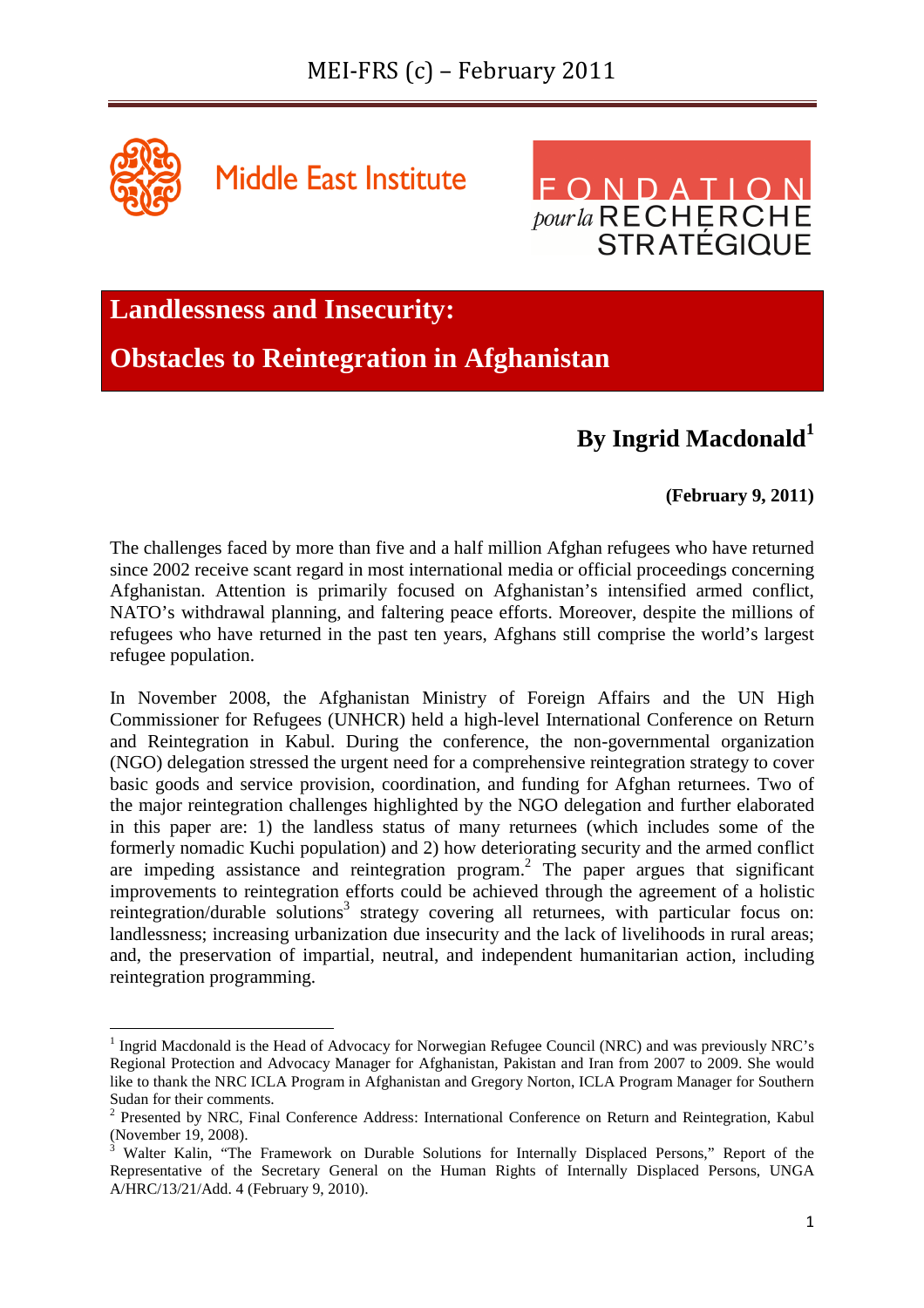# **Background**

As a result of 30 years of unrelenting conflict, Afghanistan's refugee absorptive capacity is severely strained. Poor security, intensifying armed conflict, a prolific drug trade, ongoing natural disasters, and weak governance and rule of law have exacerbated the country's vulnerability and crippling poverty. About 42% of the population live on less than \$1 a day, the average life expectancy is 43 years, girls' secondary school attendance is a mere 6%, infant mortality is the highest in the world, and maternal mortality rates are a horrific 1,600 per 100,000 live births.<sup>4</sup> Despite billions of dollars in aid over the last decade and numerous high-level international pledging and strategic conferences, as of 2007 Afghanistan was still rated as the  $155<sup>th</sup>$  nation out of  $169<sup>5</sup>$  nations on the Human Development Index,<sup>6</sup> and one of the three most corrupt nations in the world.<sup>7</sup>

Following the invasion of Afghanistan by the Soviet Union in 1979, millions of Afghans fled the country or were displaced internally. The majority ended up in Iran and Pakistan, spending decades in exile. With the fall of the Taliban in 2002, more than five and a half million Afghans returned in the world's largest ever mass voluntary<sup>8</sup> repatriation operation. These returnees comprise more than one-fifth of the country's population. Almost a million internally displaced persons (IDPs) also returned to their areas of origin and/or migrated to urban centers due to the lack of livelihood opportunities in the rural areas from where they originated.<sup>9</sup>

In 2008, UNHCR stated that, "... the era of mass voluntary return of Afghan refugees is over." Yet there remain almost three million registered Afghan refugees in Pakistan and Iran living in protracted displacement,<sup>10</sup> and estimates of hundreds of thousands more who are unregistered. The majority were either born, or have lived in exile for over 25 years; they are reluctant to return due to concerns over insecurity, lack of land and livelihoods; and many have been severely affected by the floods in Pakistan.

For the large numbers of Afghans that have returned, many have faced secondary displacement to urban centers around Kabul (central) and Jalalabad (East), and to a lesser extent, Herat (West) and Kunduz (North). They have ended up living in cramped conditions with relatives or in sprawling spontaneous settlements in makeshift shelters or disused buildings.<sup>11</sup> It is estimated that Kabul's population has tripled since  $2001$ ,<sup>12</sup> and is growing at an estimated 150,000 people per year. The informal settlements generally lack safe water, sanitation, transportation, schools, health clinics, electricity, and other facilities and services.

<sup>4</sup> Afghanistan HAP (2010).

<sup>&</sup>lt;sup>5</sup> UN Development Program, http://hdr.undp.org/en/statistics/.

<sup>&</sup>lt;sup>6</sup> UNDO, HDI Index (2007), http://hdrstats.undp.org/en/countries/profiles/AFG.html.

<sup>&</sup>lt;sup>7</sup> Transparency International, Corruption Perception Index 2010 (October 26, 2010).

<sup>&</sup>lt;sup>8</sup> See Agata Bialczyk, "Involuntary Repatriation and the Case of Afghanistan: A Critical Examination," RSC Working Paper No. 46 (January 2008), which questions the voluntariness of the mass return and repatriation operation. See also D. Turton and P. Marsden, "Taking Refugees for a Ride? The Politics of Refugee Return to Afghanistan*,"* Issues Paper Series (Kabul: AREU, 2002).

<sup>9</sup> UNHCR, UNHCR Global Appeal 2008–2009, Geneva (2007), Afghanistan HAP (2010).

<sup>10</sup> UNHCR, UNHCR Global Appeal 2008–2009, Geneva (2007).

 $11$  Afghanistan HAP (2009).

<sup>12</sup> International Crisis Group Report No. 175, *Afghanistan: What Now for Refugees?* (August 31, 2009).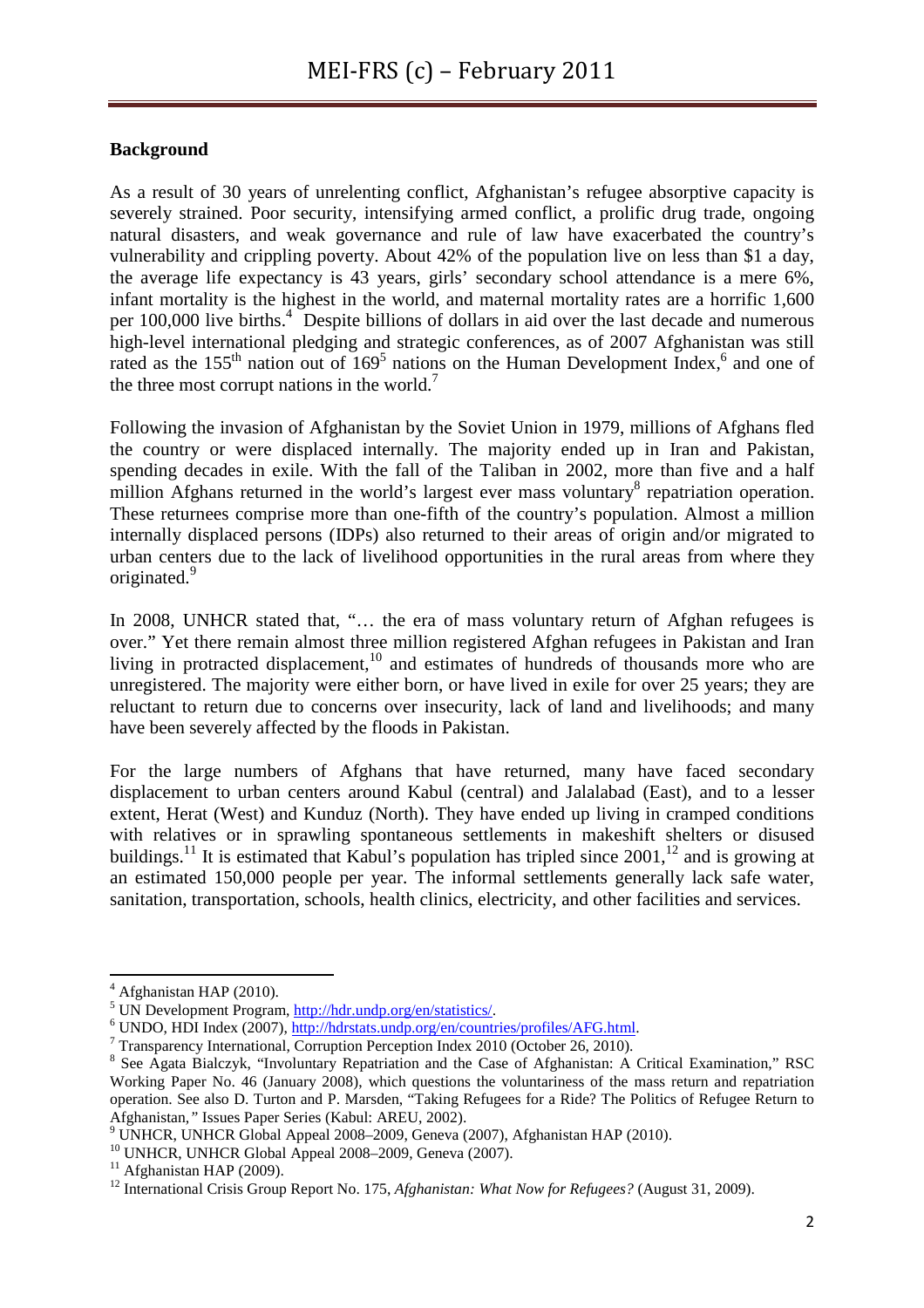This paper explores two of major obstacles facing past, current and future returnees — the lack of access to land; and the problems for humanitarian actors assisting returnees in an evercomplex and insecure environment.

# **Key Problems Facing Returnees**

# *1. Landlessness and Urban Migration of Returnees*

The Norwegian Refugee Council (NRC) has constructed hundreds of shelters in Eastern, Central, Northern, and Western Afghanistan since 2006 in order to assist returnees. Families are provided with a shelter kit, construction skills, and hygiene promotion training and quality monitoring support. Repair and shelter construction is a critical need in a country where it is estimated that over 500,000 homes have been damaged or destroyed and the population has doubled since the 1980s.<sup>13</sup> However, one of the largest impediments to the provision of housing and shelter involves land disputes and the landless status of many reintegrating Afghans. Without secure land tenure, it is near impossible for aid agencies to provide sustainable shelter, water and sanitation facilities, and most other services.

Land is an extremely valuable commodity in Afghanistan. The country remains a primarily rural and agrarian society where land ownership is closely linked to economic and political power. It is central to income generation, livelihoods and political status. Not surprisingly, land ownership and use is one of the key sources of conflict in the country.<sup>14</sup> Illegal occupation, land seizure, annual nomadic migrations, and the use of land for illegal poppy harvests by warlords and anti-government elements are common cause for conflict both within and between families, tribes, ethnic groups, warlords, armed opposition groups, and the government. With high population growth and massive return, the pressure on available land has risen steeply since 2001, increasing its value and fueling conflict surrounding its ownership and use.

# **Problems with reclaiming land after return**

Protracted displacement situations often result in refugees being absent from their land and property for many years, or in the case of Afghanistan ― decades. Refugees may flee without their land and property documents, or these may have been destroyed, lost, or confiscated while in transit or exile. Through it's Information Counselling and Legal Assistance (ICLA) programme, NRC has found that when refugees return, they regularly find their property destroyed and/or land occupied, sometimes with multiple layers of on-selling or occupation.<sup>15</sup> Ownership disputes within families are also common, especially between those who fled and those who remained during the conflict. These multiple claims and disputes can take years to resolve, especially for families returning from many years in exile. Some families do not even bother to reclaim their land and property when they return, particularly where it has been occupied by powerful warlords or elites.

l

<sup>13</sup> Afghanistan HAP (2009), p. 29.

<sup>&</sup>lt;sup>14</sup> Liz Alden-Wiley, "Land Rights in Crisis – Restoring Tenure Security in Afghanistan," Issues Paper Series (Kabul: AREU, March 2003).

 $^{15}$  See www.nrc.no ICLA pages for further discussion.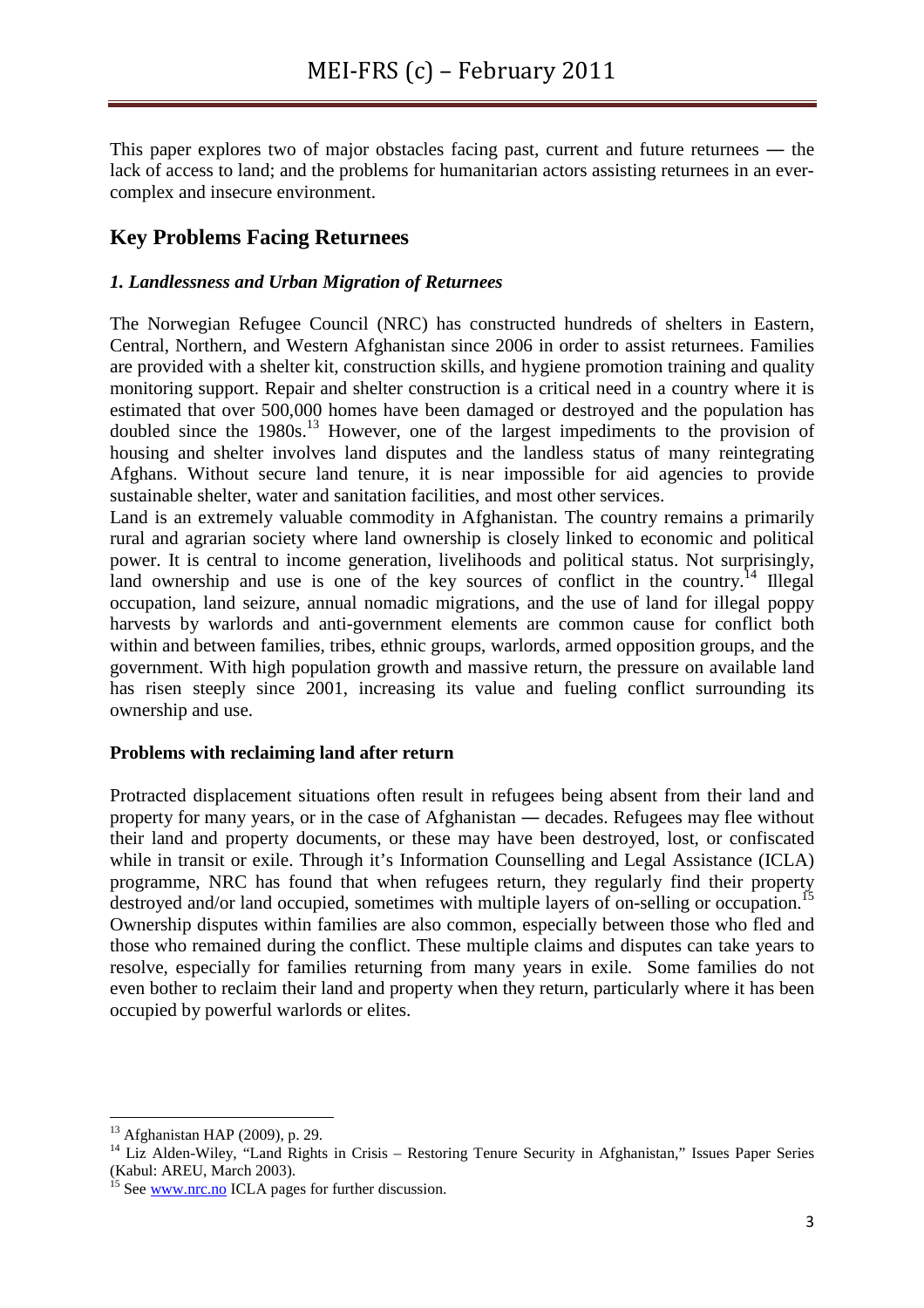Afghanistan has layers of sometimes-incompatible laws and regulations<sup>16</sup> and various Presidential Decrees<sup>17</sup> passed by the different regimes over many decades. Various regimes have redistributed land to political and military elites, or illegally seized land without regard to prior title. Some of these seizures have been partially reversed, whilst others have not. These conflicting laws, regulations, seizures and practices provide a confusing myriad of competing obligations and rights concerning land ownership, use, and access. Afghanistan also lacks a national land tenure policy, standards, and rules. As a result, the current land system generally fails to meet the needs of the people, allows disputes to remain unresolved, and weakens public respect for the law. There is also limited capacity in local government structures for the administration, management, and allocation of land. The Afghanistan Research and Evaluation Unit (AREU) estimates that at least 50% of Afghanistan's land tenure is not formalized.<sup>18</sup>

Further complicating the picture is the weakness of the formal justice system, which is not trusted by many Afghans and lacks adequate structures and trained legal professionals, especially in rural areas. The United Nations Development Programme (UNDP) estimated in 2007 that about 80% of legal cases end up in the traditional dispute resolution system (*jirgas*  and *shuras*), which suffer from many problems, not least, discrimination against women. The shortcomings of Afghanistan's land law and justice system often has a disproportionate impact on returnees and displaced populations. They are generally vulnerable, impoverished and have limited access to justice, whether formal or customary, making it easy for those who are more powerful to infringe upon their rights.

Since 2003, NRC has responded to the land and property concerns of returnees and displaced populations through its Information Counseling and Legal Assistance (ICLA ) programme, assisting millions of Afghans to resolve their land or property disputes or fulfill other related needs. NRC is one of the few organizations currently providing free legal assistance to Afghans for civil housing, land, and property disputes. Given the high use of the customary system, NRC's lawyers support civil claims within the formal system as well as within the *jirgas* and *shuras* with a focus on endeavoring to ensure a fair outcome that is consistent with Afghan law. Given that strengthening the formal system might take decades, more focus on the customary system is required, particularly in respect of ensuring that the rights of female owners and claimants are respected and upheld. NRC has also trained thousands of judges, lawyers, and community elders in property law in order to promote the appropriate application of Afghanistan's codified laws and Shari'a, rather than the customs and traditions that are often applied, especially in the traditional system.

<sup>16</sup> See NRC and UNHCR, *Guide to Property Law in Afghanistan* (2005) and the various laws in Afghanistan, including The Law on Land under Decree No. 57, Taliban Emirate of Afghanistan, Ministry of Justice, Issue No. 795 (2000); The Civil Law of Republic of Afghanistan, Kabul, Afghanistan (1977); and the Law on Managing Land Affairs, Official Gazette (July 31, 2008).

<sup>&</sup>lt;sup>17</sup> Decree No. 83 "Relative to Property (Imlak) (November 2003); Decree No. 297 "On Dignified Return of Refugees" (December 2001); Decree No. 104 "On Land Distribution for Settlement of Eligible Returnees and IDPs" (December 2005).

<sup>&</sup>lt;sup>18</sup> Alan Roe, "Water Management, Livestock and the Opium Economy – Natural Resources Management Farming Systems and Rural Livelihoods," Chapter 4 Synthesis Paper Series (Kabul: AREU, 2008).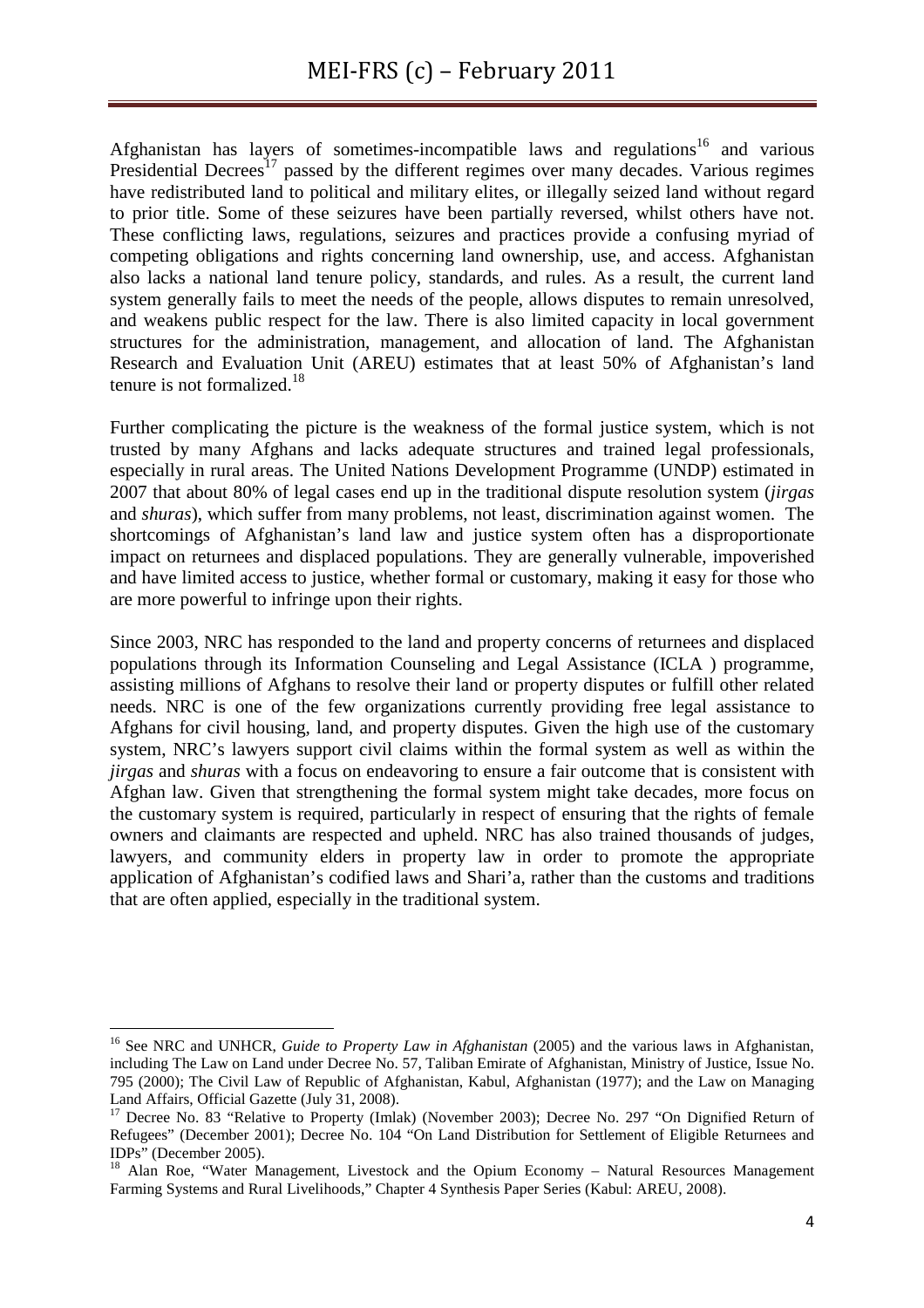### **Landlessness and problems with the current Land Allocation Scheme (LAS)**

While land disputes are a serious reintegration constraint, *landlessness* is a major impediment to the reintegration of returnees and the return of refugees still residing in Pakistan and Afghanistan, with 90% of recent returnees and those left in Pakistan professing to have no claim to land or property.<sup>19</sup> Under the Afghanistan National Development Strategy (2008 - 2013), the Government of Afghanistan established the Refugee, Returnee, and Internally Displaced Persons (IDPs) plan whereby it committed, with the support of the international community, to provide access to land for returning refugees. A central aspect of the strategy is the Land Allocation Scheme (LAS), established by the Government of Afghanistan in 2005 under Presidential Decree No. 104 whereby intact and uncultivated government land is supposed to be redistributed to landless returnees and IDPs.<sup>20</sup> Under the auspices of the Ministry of Refugees and Repatriation (MoRR), and administered by the provincial Department of Refugees and Repatriation (DoRR) offices, as of March 2009:

Approximately 270,000 families have been registered for consideration under the LAS, 65,413 have been selected, 41,127 have paid for their plots, 31,000 plots have been distributed, but only 10,684 families have moved into house on sites. These figures indicate that only 24 percent of applicants received plots, and only 25 percent of those who paid for plots live on them. The rate of departure of residents has been as high as 80 percent on some LAS, due to lack of livelihoods and inadequate basic services.<sup>21</sup>

The LAS has been marred by a numerous of problems, not least inconsistent interpretation of key provisions within Presidential Decree 104 and ineffective implementation. However, in the case of the Sheikh Mesri site, good coordination, community solidarity and community decision-making had generated a much more successful and viable LAS than in other locations.<sup>22</sup> Some of the main challenges for the LAS include:

• The isolated location of sites (often located far from commercial centers and labor markets) and the lack of integrated planning to ensure the provision of basic services such as portable water, electricity, sanitation facilities, schools, and health clinics has compromised the viability of some settlements.<sup>23</sup> For example, the Andkhoy LAS site in Faryab province lacked a holistic plan, with drinking water and other facilities inadequate to meet the needs of the population. The site is also located far outside the urban center with limited livelihood opportunities and education facilities. NRC constructed a number of shelters; however, without other facilities and services, the viability of the site remains uncertain.

<sup>19</sup> UNHCR, 2008–2009 Appeal.

<sup>&</sup>lt;sup>20</sup> Presidential Decree No. 104, "On Land Distribution for Settlement of Eligible Returnees and IDPs" (December 2005).

<sup>&</sup>lt;sup>21</sup> Sheila Reed and Connor Foley, *Land and Property: Challenges and Opportunities for Returnees and IDPs in Afghanistan*, unpublished report prepared for NRC (June 2009), p. 20, quoting MoRR Land Allocation Process (March 18, 2009). Locations and Stage I and Stage II data.

 $2^2$  Reed and Foley, *Land and Property*, pp. 21–22.

<sup>&</sup>lt;sup>23</sup> Afghanistan Independent Human Rights Commission, "Economic and Social Rights in Afghanistan III" (December 2008).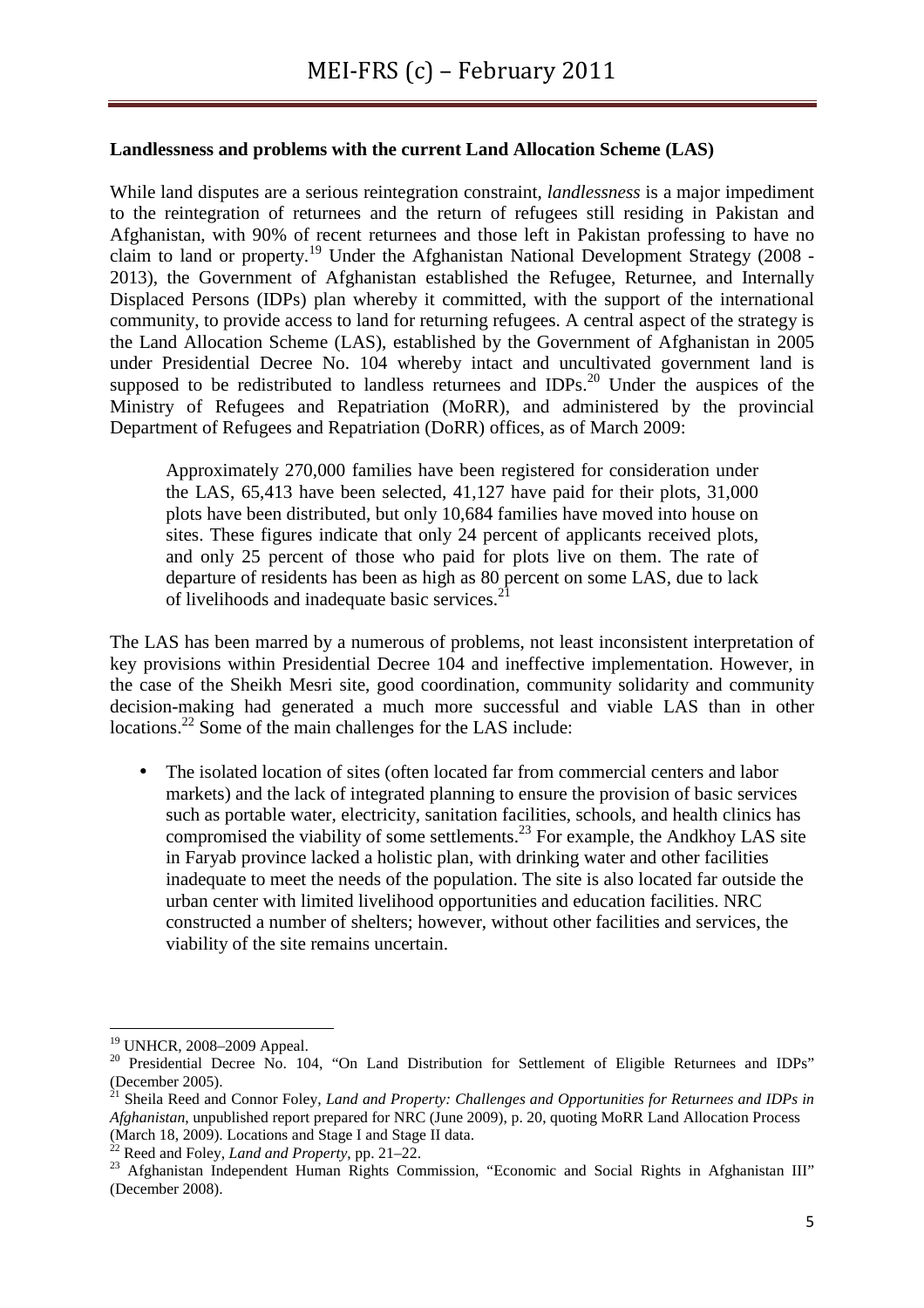- Unclear and inconsistent application processes for plots, slow processing of applications, and inappropriate or corrupt beneficiary selection processes have undermined some LAS. In the case of the Chamtala LAS, 50% of interviewees in an unpublished NRC study estimated that plots of land had been inappropriately occupied by those who did not meet the selection criteria.
- There is some ambiguity concerning the rights and requirements on landless returnees and IDPs that have hindered their access to LAS plots. For example, confusion exists as to whether returnees receive a right of occupancy rather than ownership when they are allocated a land plot. Under Presidential Decree No. 104 returnees or IDPs initially receive a certificate granting temporary rights over their allocated land plot, with land ownership deeds awarded after five years of proven occupation. However, many returnees still believe that the temporary certificate is a land ownership deed.
- Returnees who are most vulnerable and in need of land may be excluded from accessing LAS plots. The requirement under Articles 10 and 11 of Decree No. 104 for returnees to pay an unspecified fee for the land plots and possibly finance construction costs may prove prohibitive for those who are most impoverished and vulnerable. Similarly, to be eligible for a land plot, Article 2 of Decree No. 104 requires returnees to possess identity documents that many returnees do not have, including a displacement certificate, which is not currently being issued. Landless returnees and displaced populations are only eligible for land assistance in their areas of origin under Decree No. 104, which is proven through their Voluntary Repatriation Form. This is not viable for those who are unable to return to their areas of origin due to insecurity, lack of livelihoods or other reasons.

Last, but not least, the MoRR is one of the most poorly resourced and challenged of all government Ministries in Afghanistan. It has little capacity to operate a country-wide land distribution effort without significant support from other Ministries, and increased investment in provincial level DoRR. To strengthen the system, UNHCR has provided support through the MoRR Project Implementation Unit (PIU) in order to improve site selection and planning. Improvements to the monitoring process are also contemplated. While some improvements have resulted from the PIU, including enhanced coordination across the various government authorities and aid actors, substantial obstacles remain. In reality, even if all LAS were developed, they would not cover the immense numbers of landless returnees and IDPs. More analysis is needed in order to devise alternative, sustainable solutions, such as the provision of long-term low-rent leasehold apartments.

#### **Secondary Displacement: Afghanistan's rapid urban expansion**

As noted earlier, large numbers of Afghan returnees have not returned to their areas of origin, and have instead ended up in unplanned informal settlements in urban and peri-urban areas, such as Kabul and Nangarhar Provinces. There are several reasons for this phenomenon, including: insecurity in their home provinces; lack of linkage to their families and communities following decades in exile; family growth, making return impossible due to already high pressure on land occupancy and use; the absence of adequate education and health facilities in rural locations; and the lack of livelihood opportunities for many returnees who have been employed in urban roles or cash for work jobs whilst in exile. It is estimated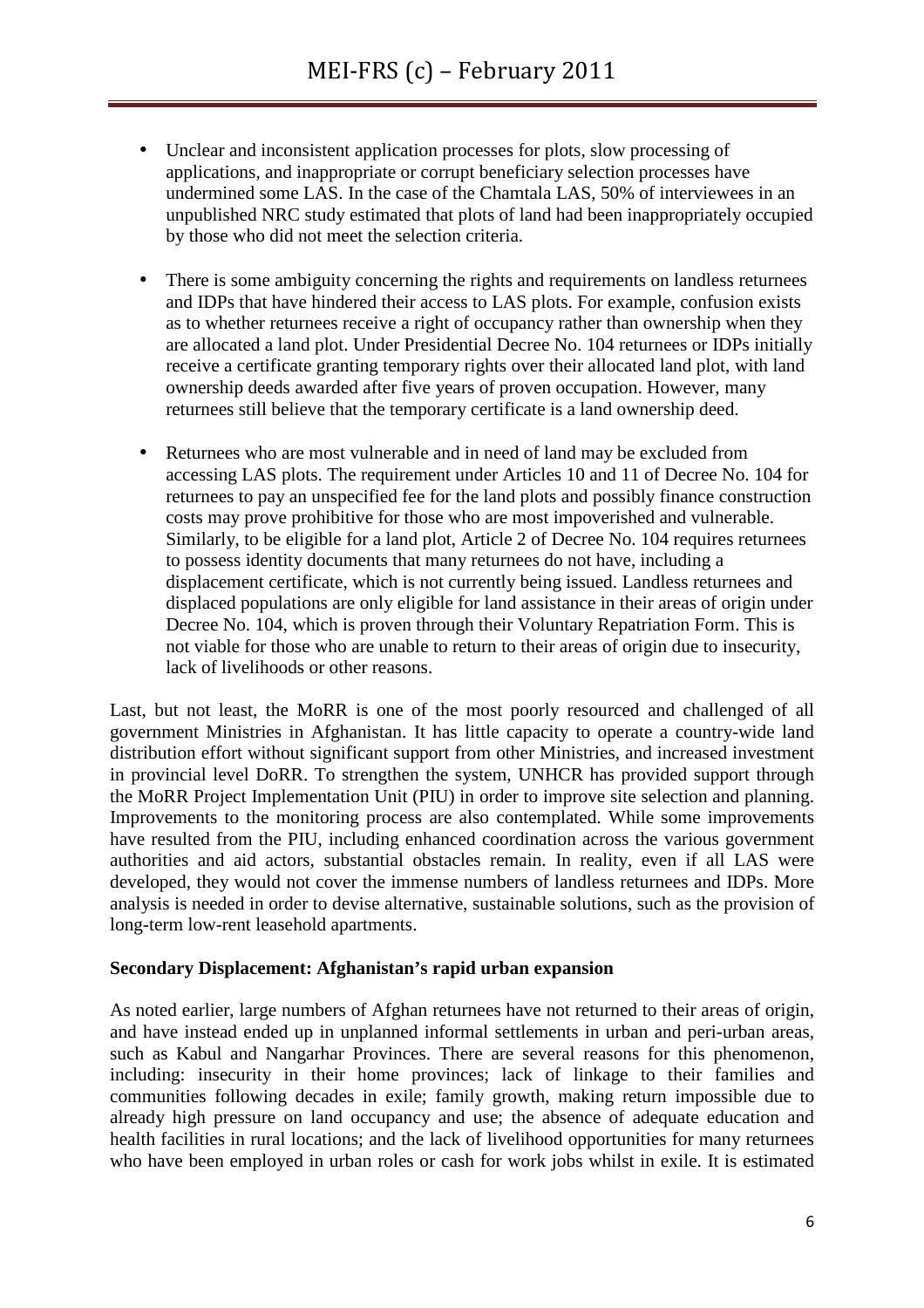that approximately 80% of Kabul's population reside in unplanned informal settlements covering 69% of the city's residential land. $24$ 

The informal settlements are often located on government or disputed land, with returnees and economic migrants squatting without rights, making them highly susceptible to corruption and other abuse. Informal taxation and payment systems have developed, with lucrative benefits for power brokers that may be difficult to dismantle. The settlements generally lack basic services such as water, electricity, sanitation, transportation, schools, and health facilities. There is rarely any kind of integrated planning.

Humanitarians have also struggled to adjust their profiling tools and response modalities for urban settings. For example, it has been difficult to identify and implement a needs-based response to returnees and displaced populations within Kabul where most people has been 'affected' by displacement at some point in their life and there are high numbers of economic migrants and urban poor living side by side with returnees and IDPs. The main coordination and response actors are also not the normal humanitarian interlocutors or deliverers ― urban planning, municipal councils, and the private sector being dominant. Moreover, without clarity regarding land tenure, multiple layers of power brokers with ownership claims over urban land can make it difficult for aid agencies to provide services that may be perceived as bestowing any form of permanence or usage right on returnees. In response, NRC, the Internally Displaced Monitoring Centre (IDMC), and the Overseas Development Institute (ODI) are in the process of conducting a study on urban displacement in Kabul to analyze the characteristics of the urban population, especially in relation to displacement and the coping strategies of displaced populations.

#### *2. Shrinking Operational Access and the Politicization of Humanitarian Actors*

The intensification of Afghanistan's armed conflict and attempts to politicize or militarize humanitarian activities is a major challenge for the successful reintegration of Afghan returnees. Poor security is impeding the ability of reintegrating refugees to access basic goods and services. At the same time, it is also impeding the ability of humanitarians to access Afghan returnees with assistance, protection and reintegration programs. As the United Nations Secretary General states in his Protection of Civilians in Armed Conflict 2010 report: *"Access is the fundamental prerequisite of humanitarian action, [yet] access is increasingly unsafe in many places, frequently delayed and often impeded, leaving millions of vulnerable people deprived of live-saving assistance."* When humanitarians do not have access, reintegration programs and reintegrating refugees suffer.

Since 2005 security has deteriorated across Afghanistan. Civilian casualties have risen and humanitarian access has decreased.<sup>25</sup> Many parts of the country are inaccessible for Government officials and international agencies.<sup>26</sup> Humanitarians are regularly killed and kidnapped, although the Afghanistan NGO Safety Office reported in its 2010 third quarter review that while abductions had increased, the risk of harm had decreased.<sup>27</sup> There are not

l

<sup>24</sup> Reed and Foley, *Land and Property*.

<sup>&</sup>lt;sup>25</sup> 31 NGO workers were killed and over 100 kidnapped in 2008. As of September 30, 2009, 18 NGO workers had been killed. (ANSO Q3, September 30, 2009) . UNAMA reported a 40% increase in civilian casualties in 2008 compared to 2007, and a 24% increase in the first six months of 2009 compared to the same period in 2008. <sup>26</sup> UNDSS estimated early 2009 that only 37% of Afghanistan is low risk/permissible, 20.6% medium risk/unstable with 20.4 percent high risk/volatile and 22.2% high risk/hostile – Afghanistan HAP (2010).

 $27$  ANSO,  $3<sup>rd</sup>$  Quarter Report (2010).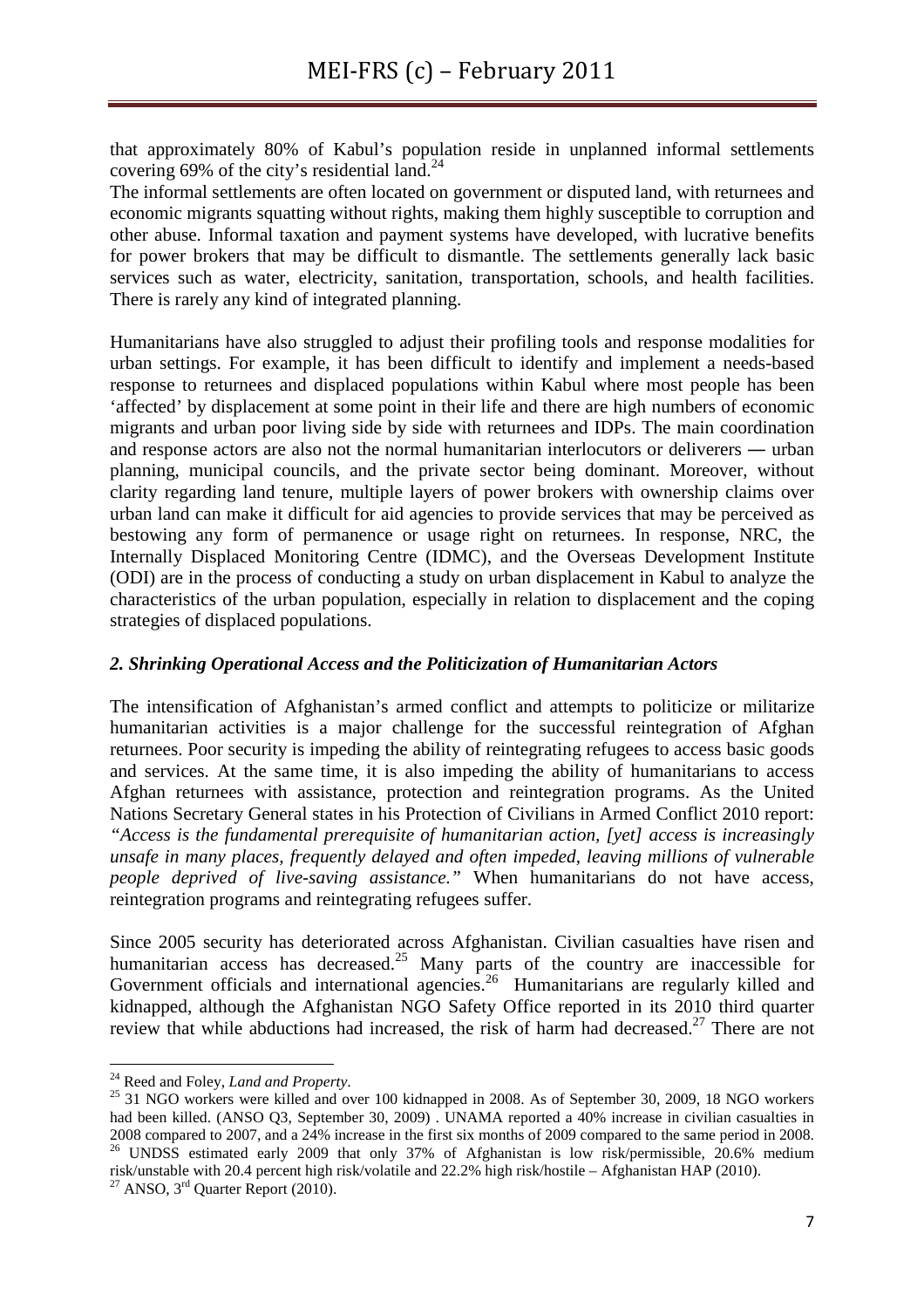precise numbers as to how many Afghans are being denied assistance and protection as a result of the insecurity. Although it is clear that humanitarian needs are high, as evidenced by the fact that Afghanistan represents the second largest consolidated humanitarian appeal globally for 2010 and the fourth largest in 2011.<sup>28</sup> With the conflict intensifying, it is expected that internal displacement will increase. It is estimated that there are now well over 300,000 IDPs in Afghanistan, but given access constraints and the fluidity of the situation, these numbers could be higher.

A key concern in Afghanistan is encroachment by military and political actors on the acceptance of humanitarian/reintegration actors by local populations, parties to the conflict, and other stakeholders. Humanitarians have been portrayed and pressured to act as "force multipliers" for the international military forces, provide "post-battlefield clean up," and participate in counter-insurgency stabilization operations (i.e., the 3D, or Defense, Development, and Diplomacy strategy).<sup>29</sup> This strategy seeks to merge civilian and military efforts in order to generate popular support for the government and international military forces and the rejection of the armed opposition groups. However, a growing body of research questions the effectiveness of the strategy, especially when weighed against the risks of undermining the acceptance and access of aid providers and civilians.<sup>30</sup> Some key concerns that could impact negatively on humanitarian and early recovery reintegration activities in Afghanistan include the following:

• **The instrumentalization of aid, aid providers, and aid recipients through counterinsurgency strategies compromises the ability of humanitarians to be perceived and accepted as principled humanitarian actors by local populations and the armed opposition groups.** In order to safely access vulnerable populations in volatile and unpredictable conflict situations, humanitarians seek to adhere to a number of key principles when providing assistance, protection, and reintegration programs,  $31$  including:

l

<sup>&</sup>lt;sup>28</sup> Afghanistan HAP 2010, and Humanitarian Appeal 2011, Afghanistan CAP (November 30, 2011).

<sup>&</sup>lt;sup>29</sup> NGOs have consistently raised concerns regarding the statements made by ISAF and donor nation officials and the instrumentalization of aid and aid providers in Afghanistan as part of counter-insurgency strategies, see the Agency for the Coordination of Humanitarian Relief website at **www.acbar.org** for a summary.

<sup>&</sup>lt;sup>30</sup> See for example, Marck Bradbury, "State-building, Counterterrorism and Licensing Humanitarianism in Somalia," Feinstein International Center, Tufts University (September 2010); Mark Bradbury and Michael Kleinman, "Winning Hearts and Minds? Examining the Relationship between Aid and Security in Kenya," Feinstein International Center, Tufts University (April 2010); and Andrew Wilder, *"*Winning Hearts and Minds? Examining the Relationship Between Aid and Security in Afghanistan, Pakistan and the Horn of Africa*."*

<sup>31</sup> International Court of Justice (ICJ), *Military and Paramilitary Activities in and against Nicaragua (Nicaragua v. United States of America)*, Judgement, ICJ Rep. 1986, para. 243: Kate Mackintosh, "Beyond the Red Cross: The Protection of Independent Humanitarian Organisations and Their Staff in International Humanitarian Law," *The International Review of the Red Cross*, Vol. 89, No. 865 (March 2007).Humanitarian assistance includes early recovery and reintegration programs, with the defining element being whether it is given "without discrimination of any kind." A 2003 definition from Institute of International Law, Resolution of the Sixteenth Commission (Humanitarian Assistance) September 2, 2003, states: "'Humanitarian assistance' means all acts, activities and the human and material resources for the provision of goods and services of an exclusively humanitarian character, indispensable for the survival and the fulfillment of the essential needs of the victims of disasters. a) 'Goods' includes foodstuffs, drinking water, medical supplies and equipment, means of shelter, clothing, bedding, vehicles and all other goods indispensible for the survival and the fulfillment of the essential needs of the victims of disasters; this term never includes weapons, ammunition or any other military material. b) 'Services' means the means of transport, tracing services, medical services, religious, spiritual and psychological assistance, reconstruction, de-mining, decontamination, voluntary return of refugees and internally displaced persons, and all other services indispensable for the survival and the fulfillment of the essential needs of the victims of disasters."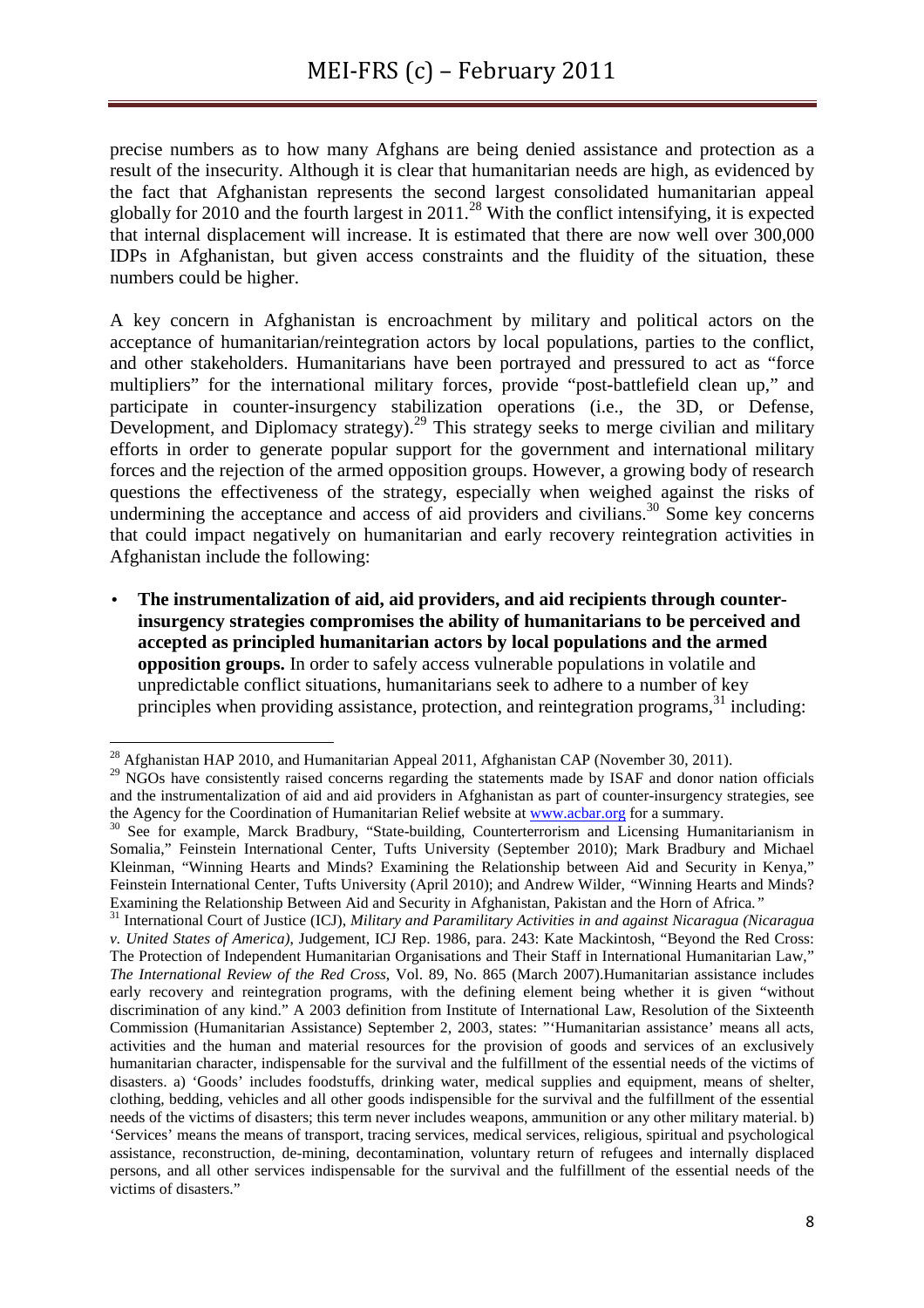1) *humanity* ― to alleviate human suffering wherever it is found; 2) *impartiality* ― assistance and protection must meet the needs of the population, without discrimination; 3) *neutrality* ― humanitarians should not have allegiances to the conflicting parties or ulterior religious, political or ideological agendas; and 4) *independence* ― humanitarians should not actively promote government agendas. By adhering to these principles, humanitarians seek to separate themselves from the conflict and thereby, safely access vulnerable populations without being perceived as a threat by the parties to the conflict. However, in Afghanistan with large private sector contractors implementing aid-style activities for counter-insurgency stabilization purposes in the same locations as humanitarians with a similar appearance (such as using white land-cruisers which have traditionally been used by humanitarians to symbolize neutrality), this separation can be difficult to demonstrate and communicate.

- **When activities such as the provision of schools, health facilities, shelter, and land to returnees is politicized or militarized as part of counter-insurgency, intelligence gathering, or force protection, teachers, health workers, students, and patients could be perceived as taking sides, and thereby face reprisals.** Whereas the military and private contractors return to compounds with high walls and armed guards at night, the civilian population has no such protection. Counter-insurgency activities that instrumentalize civilian aid activities shift the burden of risk for military strategies from military actors to those who are most vulnerable ― service providers and the civilian population.
- **The inclusion of the Afghanistan National Development Strategy (ANDS) as a central component within counter-insurgency strategies may politicize civilian government staff engaged in coordination and delivery of reintegration efforts.** The safety of civilian government employees and activities may therefore be compromised, resulting in the staff being *perceived* as an active tool or participant in the conflict by the armed opposition groups. As a result, interaction between government and humanitarians may become more risky which could further undermine return and reintegration activities.
- **The pressure for comprehensive integration of the humanitarian, political, and military components of the UN may compromise the partnering and coordination of UN humanitarian agencies and humanitarian NGOs in return and reintegration programming.** NGOs are increasingly concerned that the perception and acceptance of UN agencies as impartial and independent humanitarian actors in Afghanistan is compromised by UNAMA's overt support for the stabilization strategies of the international military forces and the government. As stated by Donini, "An additional concern relates to the way the UN mission has positioned itself and the implications of taking sides, and being seen as taking sides, for the humanitarian system's ability to address humanitarian need in Afghanistan."<sup>32</sup> Donini points out that various UN Security Resolutions concerning UNAMA support the international military forces and the Karzai government with "… the UN Secretary-General and his Special Representative for Afghanistan (SRSG) have publicly and repeatedly welcomed the military surge and the persecution of the war."<sup>33</sup>

<sup>32</sup> Antonio Donini, "Afghanistan: Humanitarianism Unraveled," Feinstein International Center, Tufts University (May 2010), p.2.

 $3$  *Ibid.*, p. 4.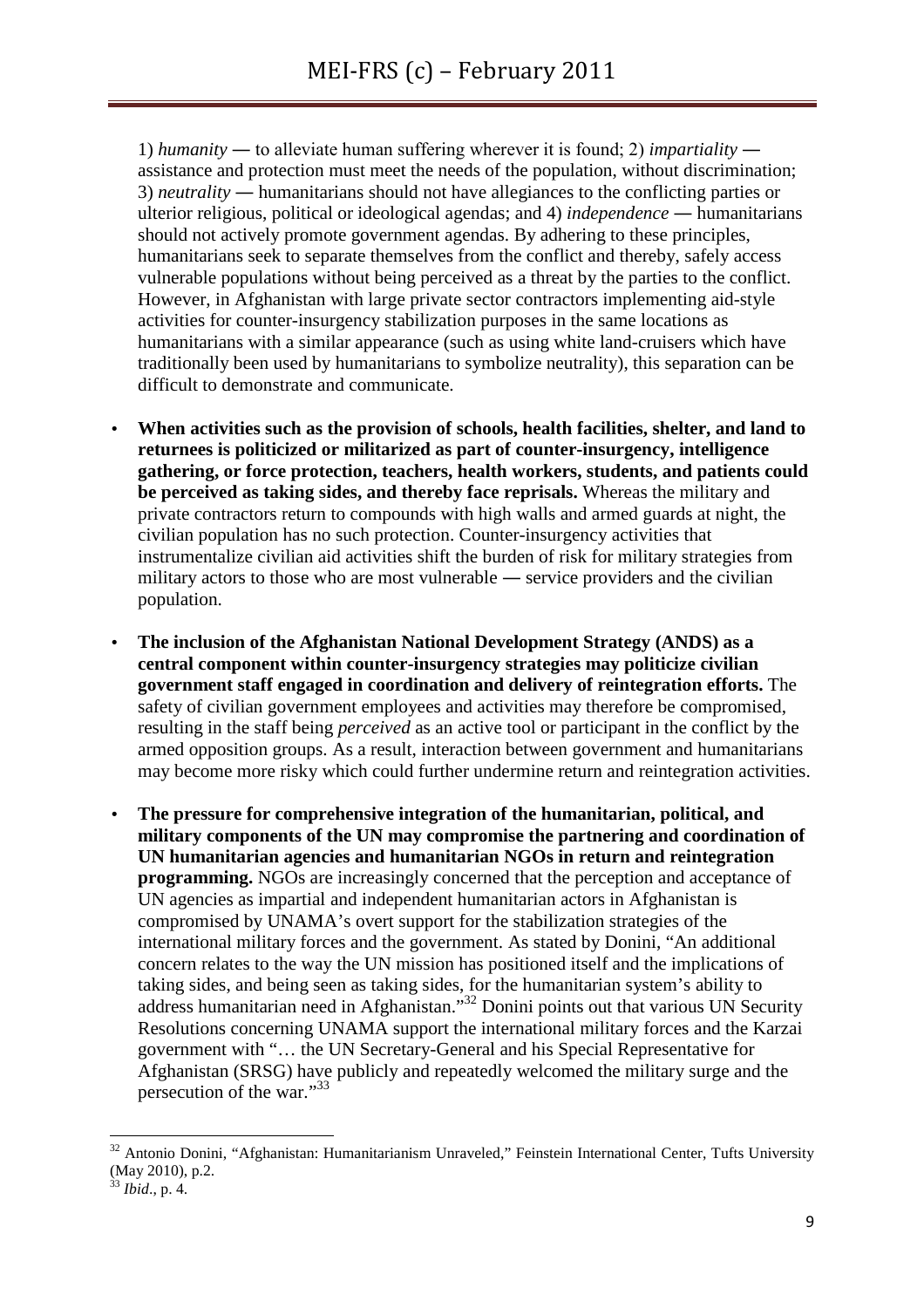**The diversion of aid funds in support of counter-insurgency stabilization strategies has promoted partial outcomes favoring insecure locations over those where there is most need.** Despite donor commitments to the EU Consensus on Humanitarian Aid and Good Humanitarian Donorship Initiative, which requires humanitarian aid to be delivered according to the principle of impartiality, in Afghanistan aid is often diverted to locations where troops from donor countries are deployed or where there is the greatest insecurity, rather than to locations where there is the greatest need.<sup>34</sup> Field commanders may also have large discretionary budgets for "provincial reconstruction" (such as the construction of community buildings and infrastructure) but may lack the necessary humanitarian and development experience and oversight capacity to prevent serious corruption and financial malpractice. Private contractors are major deliverers on behalf of stabilization agendas, but recent studies and a report by the US Senate Armed Services Committee in July 2010 have raised concerns over the effectiveness of aid being used in this manner, with detailed examples of corruption and the use of aid to support an Afghan warlord.

### **Conclusion and Recommendations**

l

Afghanistan faces enormous challenges in the years to come, not least active conflict, weak governance, and chronic poverty. Tangible progress could be achieved with renewed donor support to meet the reintegration needs of the millions of Afghan refugees who have returned since 2002. The complex myriad of Afghanistan's conflicting land laws and regulations, the multiple layers of disputes, the weak judicial system, the powerful elites that act with impunity, and the predominantly landless nature of returning refugees, are some of the most serious obstacles to successful reintegration of Afghan returnees. Without access to land, it is extremely difficult to provide other basic services to returnees. As a result, they will likely continue to migrate to the urban informal settlements *en masse*. Thus, donors should:

- 1. **Support the development of a comprehensive reintegration/durable solutions strategy for Afghanistan to address the needs of all returnees irrespective of when and where they have returned.** Crucial issues that should be included within the strategy include:
	- a. Resolving issues of landlessness and urbanization should be prioritised, as should the application of the Durable Solutions Framework.
	- b. Specifically, the Land Allocation Schemes (LAS) requires more transparency in beneficiary selection, location, planning, and consideration of comprehensive service provision if they are to be successful. Other areas of improvement include:
		- i. strengthening inter-ministerial coordination;
		- ii. increasing resources for, and accountability of the MoRR and DoRRs; and
		- iii. the resolution of ambiguities in Presidential Decree No. 104, including reform of provisions and practices that discriminate against the most vulnerable and impoverished landless returnees.

<sup>34</sup> Justine Stone, "NGOs Work to Keep Aid Independent of Military in Afghanistan," *The Human Rights Brief*, Centre for Human Rights and Humanitarian Law (February 9, 2010), http://hrbrief.org/2010/02/ngos-work-tokeep-aid-independent-of-military-in-afghanistan/; and IRIN, "Afghanistan: How Much Development Aid Will Leave With the Troops" (November 29, 2010), http://www.irinnews.org/Report.aspx?ReportID=91225.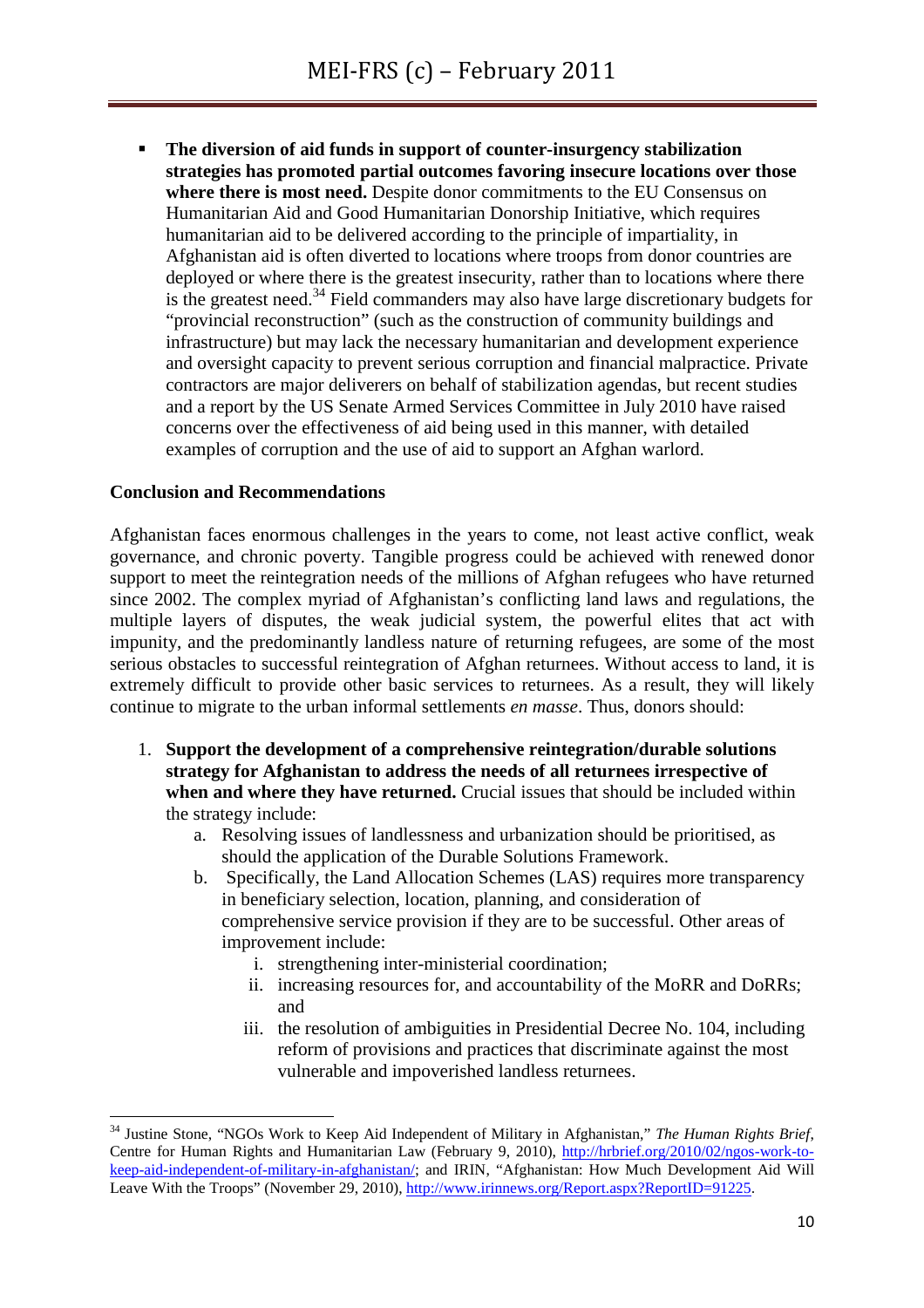- c. Given that it is unlikely that the LAS will be able to cater for the needs of all of landless returnees, especially in the short to medium term, alternatives such as multiple-level low-rent, long-term leasehold apartments should be investigated.
- d. Viable government land will also need to be freed up in order to support comprehensive reintegration programs for the landless with livelihoods strategies to ensure sustainability.
- 2. **A comprehensive land policy and mechanisms for enforcement are required to address the competing land laws and regulations and customary interpretations of land ownership, access, and usage.** Such a policy would provide a building block for a comprehensive reintegration strategy. However, some key areas of focus include:
	- a. Donors should be cautious about promoting large-scale land titling systems with the high levels of conflict, disputes, and corruption in a context such as Afghanistan where there is high risk of "elite capture" and the alienation of the rightful refugee and returnee owners from their land and property.
	- b. Ensuring more focus on the traditional resolution system in relation to land disputes will be important until the formal system is significantly strengthened and trusted by Afghans, as well as ensuring more attention on preventing discrimination against female owners /claimants within the traditional system.
- 3. **More attention is required to address the problems associated with the large informal settlements within Kabul and Nangarhar Provinces.** NRC, IDMC, and ODI will conduct a study on urban displacement in Kabul to analyze the characteristics of the urban population, especially in relation to displacement and their coping strategies. The findings of this study should be used to inform the development of a comprehensive reintegration strategy for Afghanistan with strengthened support for urban programming, especially responding to housing, land, basic service, and livelihood needs.
- 4. **Donors should focus more resources and support for relevant humanitarian organizations to undertake focused, coordinated and adequately resourced reintegration programs that transcend initial transit support and remain firmly outside counter-insurgency stabilization strategies.** Given the intensification and politicization of the armed conflict in Afghanistan, it is essential that donors and Member States support humanitarian actors to maintain their operational independence, neutrality and impartiality. Furthermore, with the international military forces planning for withdrawal, avoiding the politicization of actors and individuals, including local government officials and the local population that are vulnerable to potential reprisals, is essential. Clear structural separation of UN humanitarian agencies and OCHA from political and military strategies is also an important prerequisite for successful reintegration. However, the separation of reintegration from stabilization strategies should not lessen the responsibility of donors to support these activities through appropriate and independent funding mechanisms.
- 5. **At the same time humanitarian actors engaged in reintegration activities should strengthen their acceptance efforts and outreach campaigns and ensure stronger operational adherence to the humanitarian principles, given the blurred civilian and military context.** Humanitarians can do more within their own operations to strengthen acceptance, access, and delivery. Shifting the focus from security and